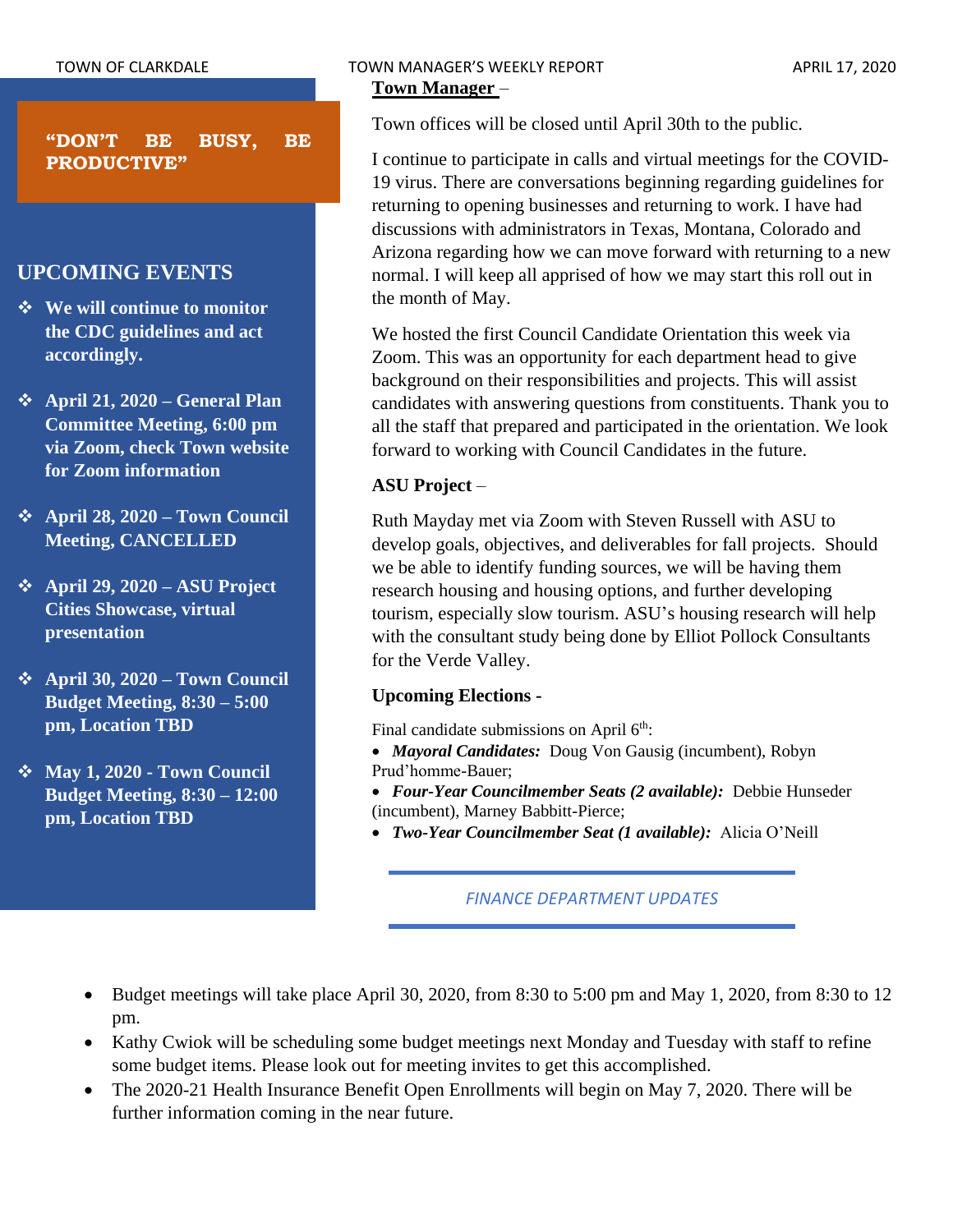# Yavapai County COVID-19 Update 4/17/2020 9:30:00 AM

| Yavapai County<br>Deaths: 1<br><b>Confirmed Cases:</b><br>71                                                                                                                                             | Recoveries: 5                                                                                                                                                                                                                                                                                                                                                                                                | Cases: 4507 Deaths: 169                                                                                                                                                         | Arizona                                   |
|----------------------------------------------------------------------------------------------------------------------------------------------------------------------------------------------------------|--------------------------------------------------------------------------------------------------------------------------------------------------------------------------------------------------------------------------------------------------------------------------------------------------------------------------------------------------------------------------------------------------------------|---------------------------------------------------------------------------------------------------------------------------------------------------------------------------------|-------------------------------------------|
| <b>Yavapai Case Locations</b><br>Cottonwood<br>9<br>16<br>Prescott<br><b>Prescott Valley</b><br>15<br>Sedona<br>10<br>Other Quad Cities<br>9<br>$\overline{7}$<br>Other Verde<br>$\overline{5}$<br>Mayer | Yavapai Tests<br>Total Tested 1875<br>Negative 1804<br>96%<br>Positive<br>71<br>Hospitalizations<br>YRMC3 11 PUI (West Campus)<br>4 PUI (East Campus)<br>VVMC5<br><b>14 PUI</b><br>$VA$ 1<br>0 PUI<br>* A PUI is an in-patient who<br>has been admitted for care<br>that has been tested for<br>COVID-19 with results still<br>pending.<br>* These numbers are only<br>COVID-19 related<br>hospitalizations. | Yavapai Case Details<br>Age<br>$0$ to $17$<br>18 to 44 11<br>$\overline{45}$ to 54 $\overline{11}$<br>$\overline{55}$ to 64 15<br>65 to 74 17<br>75 and older<br>Male<br>Female | Count<br>7 <sup>7</sup><br>10<br>29<br>42 |

Testing Sites in [Yavapai](http://www.yavapai.us/Portals/39/Testing%20Sites%20in%20Yavapai%20County.pdf) County

[Emergency](http://www.yavapai.us/Portals/39/PPE%20Donations.pdf) Operations Center Personal Protection Equipment (PPE) Donations

*PARKS & RECREATION DEPARTMENT UPDATES*

Parks and Recreation Event, Program and Activity Reports –

- Verde Front Staff attended via Zoom the Community Engagement Working Group meeting on 4/14. With the overall goal of building a culture of stewardship in the Verde Valley to achieve the vision and mission of the Verde Front. Focus areas include:
	- o Youth Engagement expand education and outdoor experiences for youth regionally. Support and integrate science into outdoor education efforts in the Verde Valley Schools (NRCD Education Center), and existing festivals, programs, and events in the Verde Valley.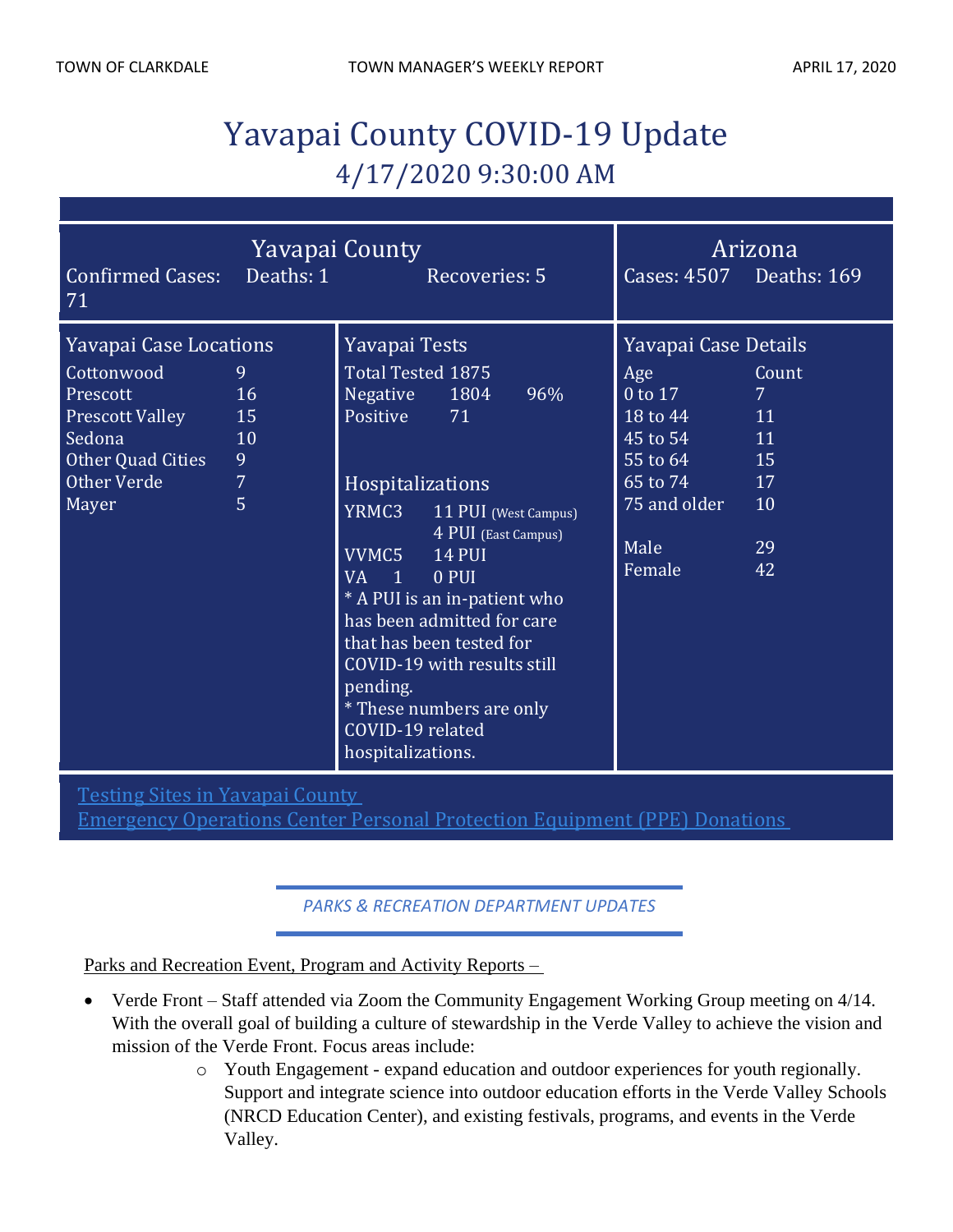- o Career Pathways develop watershed-related career paths (natural resources, parks management, etc.).
- o Public Outreach engage all ages, promote awareness, improve trails and signage, improve and share story maps.
- o Volunteerism increase coordination and collaboration among existing volunteer programs in the Verde Valley.
- o Community Health and Safety assess needs and opportunities, including health and wellness initiatives.

# Verde River @ Clarkdale -

• A 2020 River Runner Permit has officially been issued to Adventure Encounter/OAC. Their trip allotments are:

1,400 Commercial Guided Recreational 500 Commercial Unguided Recreational 300 Commercial Interpretive/Educational

• Staff has received several calls and emails regarding issuance/renewal of Verde River @ Clarkdale membership passes. Four applications (1 new, 3 renewals) have been processed and issued via US mail in the past 2 weeks.

# Social Media Updates -

Posts this week include: Volunteer appreciation (Certificate) to honor our volunteers and a notice about Clarkdale Park amenities closures. We reached over 1900 people on the park equipment closures on Facebook alone (Yavapai County Comm Health Services, Verde Valley Fire District as well as various other community members shared this post.) We also have 2,106 people following our Facebook page now (increase of 126 in the last two months.)



In addition, a Local Alerts Function is now set up for our TOC Facebook page.

Tagging a post as a 'Local Alert' increases exposure and visibility on Facebook. All followers as well as community members living in a certain area (who have opted in to 'Community Alerts') will receive the notice. Facebook marks it with an explanation mark to show that the post is important and meeting the following requirements:

- 1. **Urgent and time-sensitive.** Speed matters.
- 2. **Need-to-know.** Very important.
- 3. **Actionable.** May lead people to act.
- 4. **Local.** Matters for people living in a specific area (vs. of national importance).
- 5. **Relevant to the public at large.** Broadly applicable.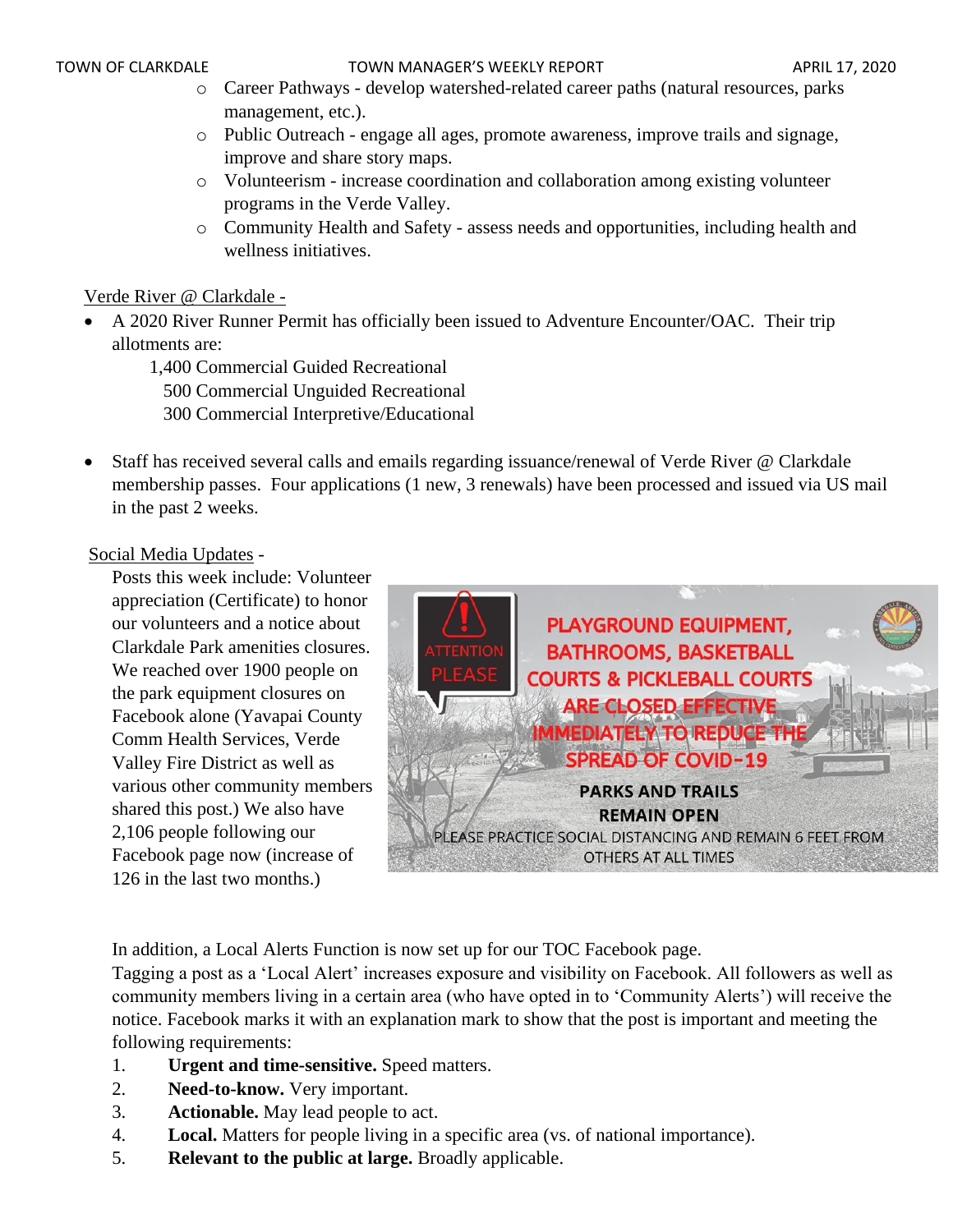Some recommendations for local alerts are:

- Public health emergencies from public health agencies
- Road closure
- Traffic alert
- Storm warning
- Flash flood warning
- Change / suspension in service (e.g., trains, garbage pickup, etc.)
- Blackout
- Missing person case
- Police emergency
- The first concert of the season has been canceled. The Verde Valley Big Band has asked for the cancelation due to a lack of rehearsal time because of COVID-19. We may be able to reschedule them to later in the summer depending on how things play out with the virus.

# *COMMUNITY DEVELOPMENT DEPARTMENT UPDATES*

- General Plan Committee Meeting will be held on April 21, 2020 via Zoom. The committee will discuss elements of the general plan and what each element involves**.**
- Code Enforcement No new complaints received this week.
- Tuzigoot Road **–** Justin Vitarello submitted his site plan for his project; it has been distributed for PAR review and comments.
- Trails Mike is working with Aravaipa Running as they plan a 250-mile foot race from Black Canyon City to Flagstaff. The race is planned for May of 2021 and they hope to pass through Clarkdale. Specific routes yet to be determined.

# Weekly Report

| <b>ITEM</b>             | <b>DETAILS</b>                   | <b>FEE</b> |
|-------------------------|----------------------------------|------------|
| ANIMAL PERMIT           | 01167 - CHICKENS / 146 W. FOY DR | \$10.00    |
| <b>BUILDING PERMITS</b> | 092637 - FENCE / 2135 AUSTIN WAY | \$25.00    |
|                         |                                  | \$35.00    |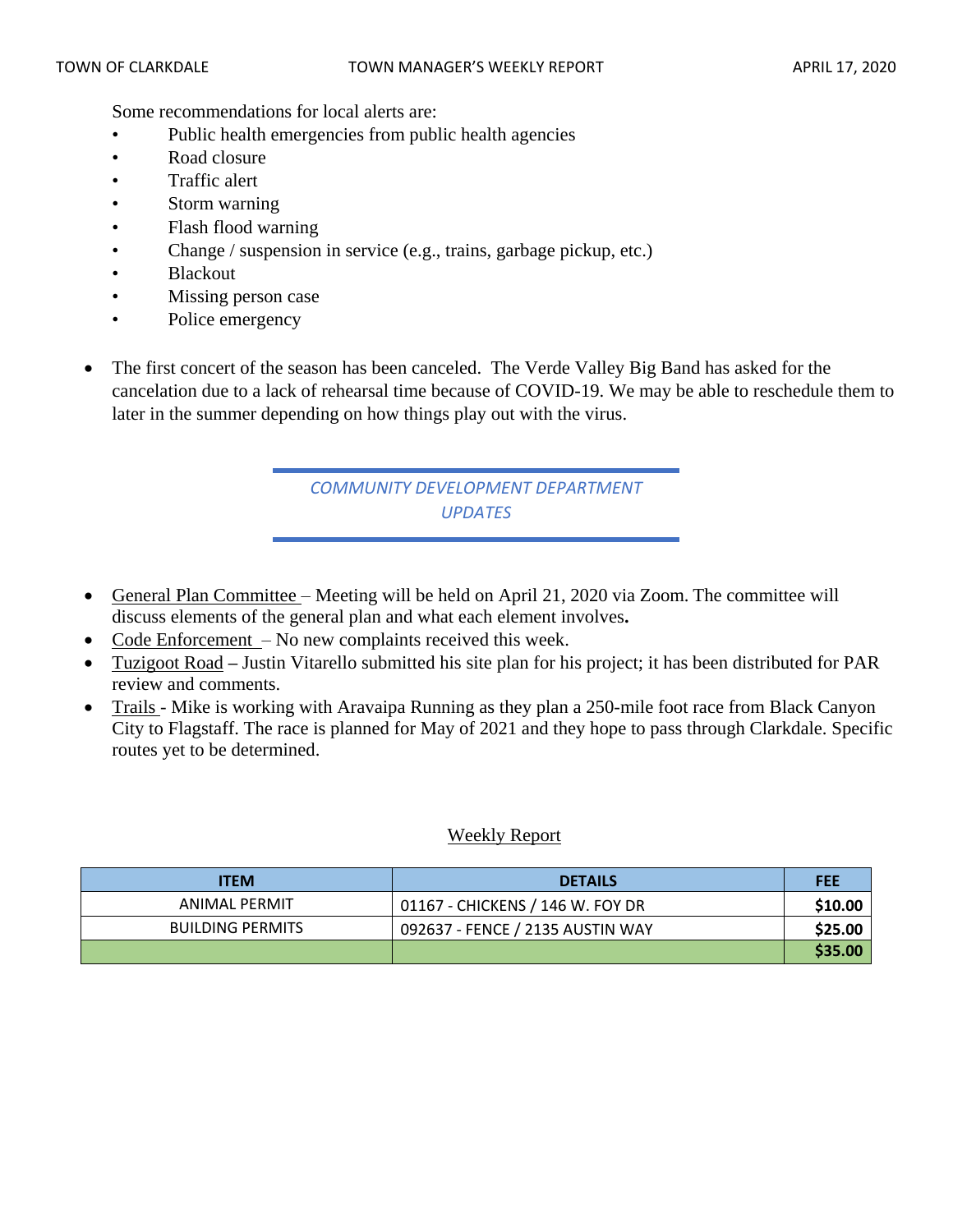*POLICE DEPARTMENT UPDATES*

#### **Major incidents reported to the department for the week of 4/8 through 4/14/20:**

- $4/9/20 A$  resident of Mountain Gate reported threatening calls to Officer Godina. Officer Godina was familiar with this type of scam and was able to assure the resident that he was in no danger.
- 4/13/20 Officer Guth and SRO Brundridge responded to a report of shots fired between Mingus Shadows and Pine Shadows. They were unable to locate any suspects but they did learn what an "arroyo" is.
- 4/13/20 Officer Guth entered a runaway juvenile into the nationwide system. The juvenile is also wanted for a probation violation. Officer Lohman and SRO Brundridge assisted.
- 4/14/20 Officer Lohman handled a harassment call at an apartment complex. Management was notified and is taking-action on the disorderly subject.

| <b>Total Calls</b>                           | 34                |
|----------------------------------------------|-------------------|
| Calls Criminal in Nature                     | 3                 |
| <b>Traffic Stops</b>                         |                   |
| Citations                                    |                   |
| Warnings                                     |                   |
| Citations – non-traffic                      | $\mathbf{\Omega}$ |
| <b>Requests for Citizen Assistance</b>       |                   |
| <b>Animal Problems</b>                       |                   |
| Requests by Other Agencies<br>for Assistance | 3                 |
| Responses to Calls at the RAPs               | $\mathcal{D}$     |
| Domestic Violence Calls                      |                   |

# Calls at the RAPs

- 4/12/20 SRO Brundridge contacted two women fishing under Tuzigoot Bridge after-hours and informed them the area is day-use only.
- 4/14/20 SRO Brundridge and Officer Guth stopped several juveniles from throwing rocks off Tuzigoot Bridge at people fishing below. Their parents were also contacted.

#### Notable Events

- 4/12/20 Verde River Ambassador and Varsity Coach Andrea Meyer and members of the Mingus High School girls' tennis team picked up trash along Broadway and Clarkdale Parkway for a socially-distant community project. They picked up 6 big bags of trash. Thank you!
- 4/15/20 The Police Department's physical fitness test has been postponed till later in the summer.

*PUBLIC WORKS/PUBLIC UTILITIES UPDATES*

• With the implementation of a hiring freeze due to the downturn in revenue, the Public Works Department has less personnel than normal. Water Services Division and Public Works are sharing personnel at this time. This will cause a dramatic decrease in availability for projects until we can get back to some sense of normal. Thank you for your understanding.